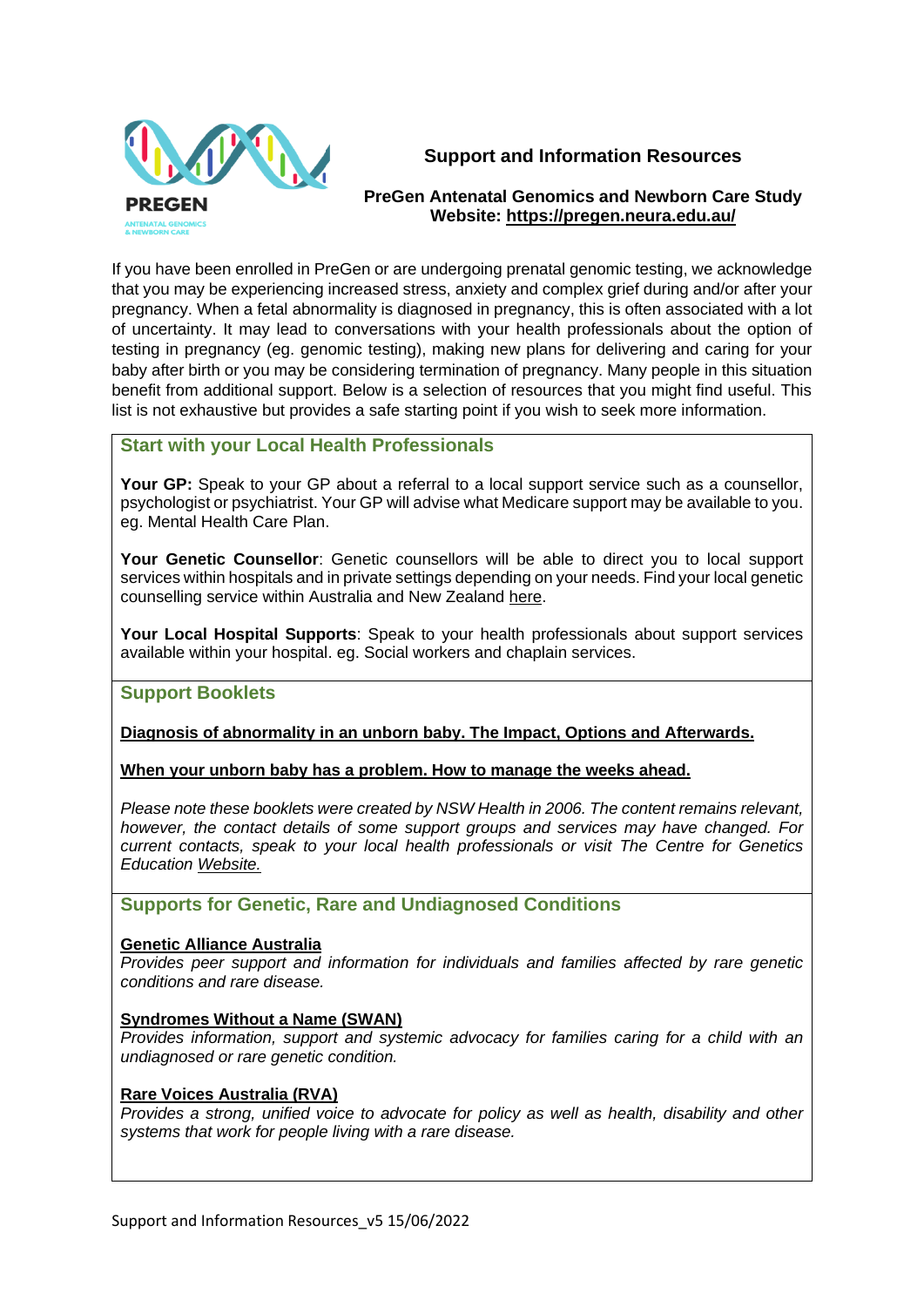#### **[Genetic Support Network Victoria](https://www.gsnv.org.au/)**

*Provides services to people in Victoria with genetic, undiagnosed and rare conditions, and those who support them.*

#### **[Support Groups Queensland](https://supportgroups.org.au/)**

*Provides help for people, their families, and carers, with all kinds of health issues, including genetic conditions, grief and loss, and mental health challenges.*

#### **[Rare Disorders NZ](https://raredisorders.org.nz/)**

*Provides support for all New Zealanders who live with a rare condition, and the people who care for them. Provides a strong common voice to advocate for health policy and a healthcare system that works for those with rare diseases.*

#### **Perinatal Mental Health Support**

### **[Pregnancy, Birth & Baby](https://www.pregnancybirthbaby.org.au/)**

#### **24-hour support line: 1800 88 24 36**

*Supports Australian parents on the journey from pregnancy to preschool.*

#### **[Centre for Perinatal Psychology](https://www.centreforperinatalpsychology.com.au/)**

*A national group of psychologists dedicated to mothers, fathers, infants, couples and families during the perinatal period which covers planning, pregnancy, postpartum and parenting.*

#### **Perinatal Depression and Anxiety Support**

#### **[Perinatal Anxiety and Depression Australia](https://www.panda.org.au/) (PANDA)**

*Supports women, men and families across Australia affected by anxiety and depression during pregnancy and in the first year of parenthood.*

#### **[Gidget Foundation](https://www.gidgetfoundation.org.au/)**

*Raises awareness of perinatal depression and anxiety and provides support for those in need.* 

#### **Pregnancy Loss and Bereavement Support**

#### **Red Nose [Grief and Loss](https://rednosegriefandloss.org.au/) / [Sands](https://www.sands.org.au/)**

**24-hour support line: 1300 308 307**

*Grief and loss support for miscarriage and early pregnancy loss, medical termination, stillbirth and newborn death, sudden infant death, young children and relationships. Sands is now part of Red Nose and provides peer-to-peer support services.*

• **[Terminating Pregnancy for Medical Reasons](https://www.sands.org.au/Handlers/Download.ashx?IDMF=5e2dfed7-e14c-4815-a10b-0b6a48b81ade)**

#### **[Bears of Hope](https://www.bearsofhope.org.au/)**

**24-hour support line: 1300 11 HOPE (4673)**

*Pregnancy and infant loss support.*

#### **[The Pink Elephants Support Network](https://www.pinkelephants.org.au/)**

*Miscarriage, early pregnancy loss and termination for medical reasons support.*

- **[Termination For Medical Reasons](https://www.pinkelephants.org.au/page/72/termination-for-medical-reasons) (TFMR)**
- **[The Turmoil of Termination due to Fetal Anomaly](https://pesnpinkelephants.blob.core.windows.net/assets/pages/PENS-The-Turmoil-of-Termination-WEBSITE.pdf)**

#### **[Pillars of Strength](https://pillarsofstrength.com.au/)**

*Support for bereaved dads.*

#### **[Terminating a Pregnancy For Medical Reasons](https://www.tommys.org/baby-loss-support/tfmr-terminating-pregnancy-medical-reasons) (TFMR)**

*Information provided by [Tommy's,](https://www.tommys.org/) the largest UK charity researching the causes and prevention of pregnancy complications, miscarriage, stillbirth, premature birth and neonatal death.*